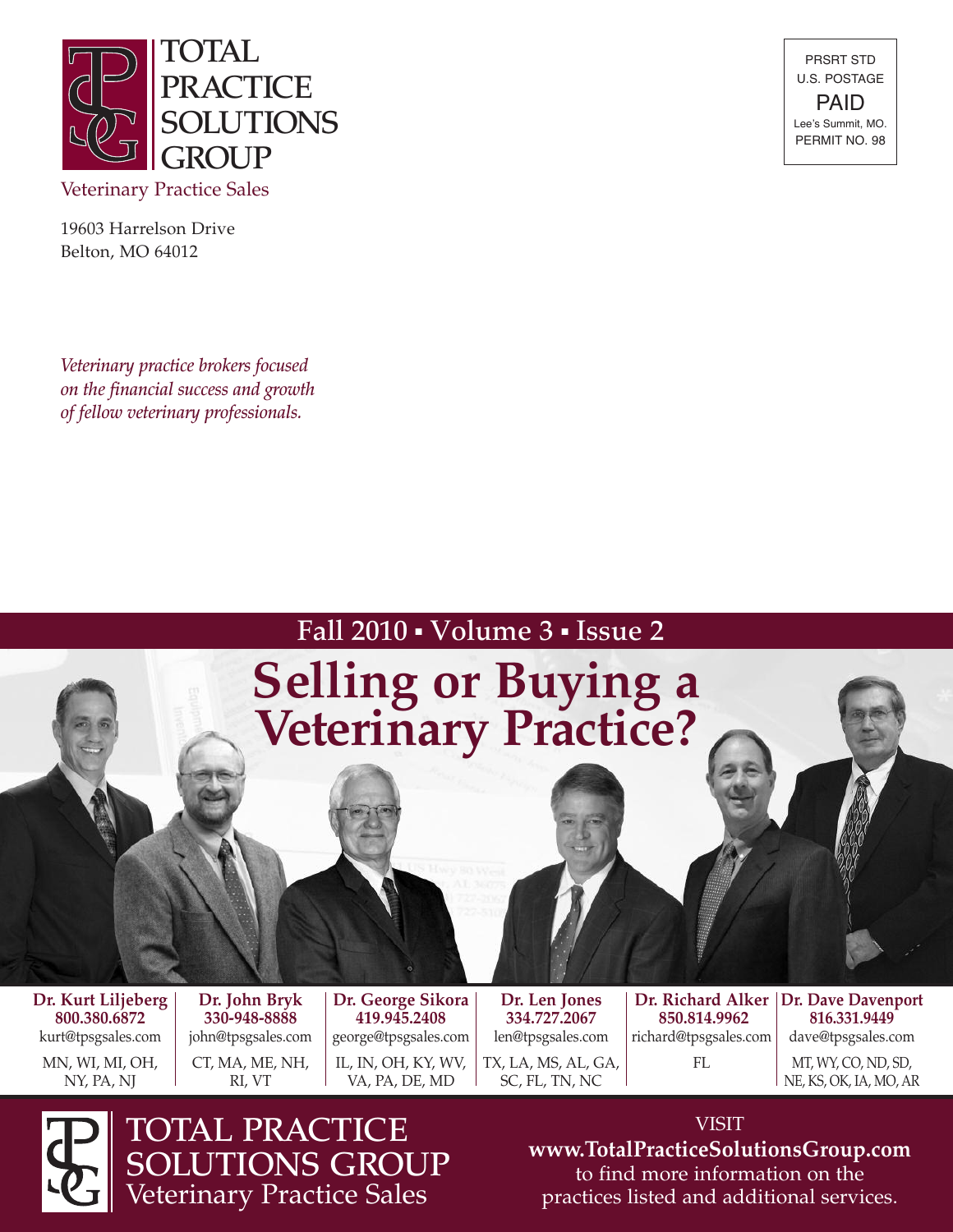### **Hints & Tips**

### **Financing in Today's Economy – Fact vs Fiction & Other Interesting Tales…**

**F** or the last year and a half the media has made ratings history telling consumers and small business owners history telling consumers and small business owners alike that access to capital is next to impossible. I'm here to tell you this is true---for virtually every other group except Veterinarians.

It remains true, even in these late stages of the worst recession since the Great Depression, that veterinarians are one of the best risks to finance. Banks have long held that this profession is blessed in two ways: their patients continue to require care even when money is tight, and the character and work ethic of veterinarians has proven to be one that will work as long and hard as it takes to pay their bills and make good on their obligations. Whether you are associating and thinking about starting your own practice, buying an existing hospital, bursting at the seams and need to expand, or purchasing commercial real estate…you should know that the money IS available.

Now that you understand your next step is within reach, here are a few key points to help you prepare:

**Credit –** Although banks are still willing to lend to veterinarians more than other small businesses, the credit criteria is more important than ever. On average, banks are increasing their minimum FICO score criteria for consideration by 20% or more. A common mistake since the housing bubble burst is the number of clients who were advised to stop paying their mortgage to apply for a balance reduction. Although, this may help restructure your consumer debt, banks will look at this as a character concern the next time you need financing. Bank's perspective: If you're willing to stop paying for your home, what would you do with your business loan?

**Liquidity –** Banks define liquidity as funds available immediately. The amount of liquidity a bank may expect you to have is based on your time of licensure and salary history. The expectation being that a DVM who has owned their practice for 30 years should have more liquid assets than one who has been licensed 3 years and makes \$75,000 annually as an associate. The more liquidity you can show on your personal financial statement the greater leverage and opportunity you will have in obtaining financing. The name of the game in this lending environment is: if a bank wants to lend you the money, keep your own and use theirs.

**Million Dollar+ Loans –** "That practice is selling for \$1MM+… I can't afford that kind of debt!" If I had a nickel for every time I heard that rationale.

There is a very common misconception in the industry that a high dollar sales price automatically excludes the average buyer. In reality, the most important criteria is whether the

venture will be able to support its' own debt as well as the borrower's personal obligations and still show cash flow. A practice grossing \$600,000+ is typically more able to support your lifestyle than one that hasn't reached that level yet. When performing your due diligence on a new project, concentrate more on the clinical philosophy, location, and culture fit…if these ingredients add up, it's likely the financing and your future happiness will fall into place along with them.

So many banks, so little time! With some direction you can make an informed decision for yourself. Below are some primary considerations:

- **1. SBA Loans:** Adjustable rates and 10-15% equity injection as a combination of buyer down payment and/or seller financing. Onerous prepayment penalty and 2%-3% in fees. More aggressive lending criteria due to less risk and longer amortizations.
- **2. Conventional Loans:** Typically fixed rates, more flexible terms than SBA. Minimal fees and 100% financing up to 90% of the subject practices gross sales. More conservative lending approach.
- **3. Term:** This is a crucial consideration. The longer the term, the better your cash flow. You should look to keep your payment obligations as low as possible while maintaining the control to pay down the loan when it makes sense and when the extra cash flow permits.
- **4. Rate:** We are in a rising rate environment. The ability to fix your rate will save you a lot of anxiety in the near future.
- **5. Prepayment Penalty vs. Principal Reduction:** A **pre-payment penalty** means a fee that is charged to pay off your loan (can be 1%-5%). **Principal Reduction** is the ability to pay more than your monthly obligation as you see fit.
- **6.** Support: What support beyond writing you a check does your lender offer? What is their philosophy if your ability to pay ever changes? Who services your loan after the closing? These things may seem very small in the heat of the approval process, but could save you a significant amount of time, money, and energy throughout the lifetime of your loan.

**Last But Not least. Approvals:** ALWAYS COMPARE LENDER APPROVALS, NOT PROPOSALS BEFORE MAKING A DECISION. A PROPOSAL CAN CHANGE.

"Banc of America Practice Solutions is a wholly owned subsidiary of Bank of America, NA. Banc of America Practice Solutions and Bank of America, NA are registered trademarks of Bank of America Corporation. The suggestions set forth above are not intended to express, imply or infer any guaranty of success or promised result, and are intended as guidelines only."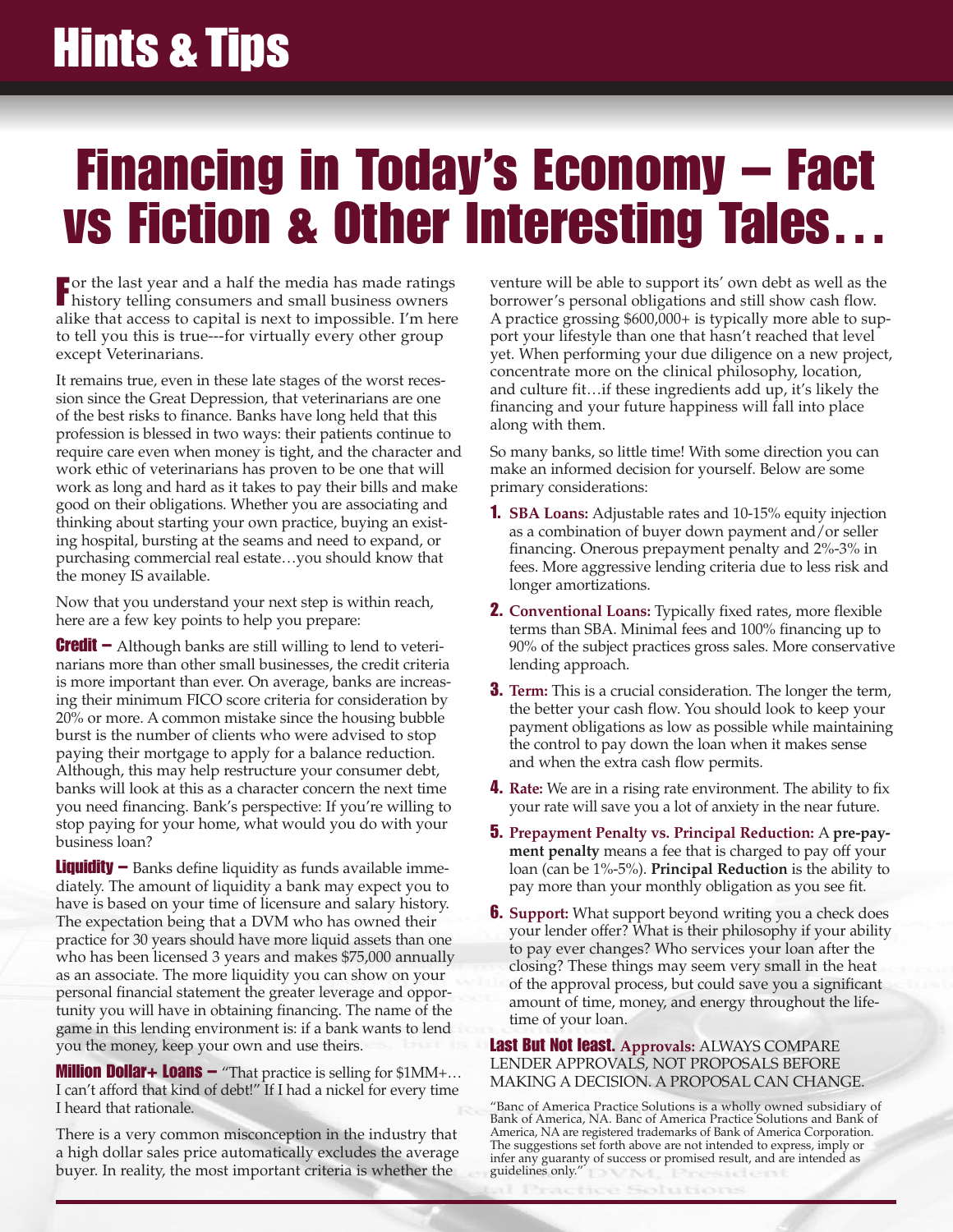## **A Strategy for Selling Your Practice.**

**Y**ou are thinking about selling your practice. However, you are not sure about the process and, more importantly, the steps you should be taking to insure a successful sale.

In a word- Profitability will be one of the most important factors that will determine the successful sale of your practice. Profitability or cash flow will not only determine the price your practice sells for but, more importantly, whether



Desirable practices have two common denominators. One factor is a desirable location. The other denominator is having an excellent cash flow or profitability. Since one cannot change, appreciably, a practice location. One must concentrate on influencing the cash flow because that factor is in your control.

So what determines if a practice has an excellent cash flow or is profitable? Let's take a moment and see how cash flow, profitability and desirability are interconnected.

While a large gross revenue stream is certainly important, 600K-800K per doctor, what is just as important, is what percent of gross revenue is left for the cash flow of the practice. Cash flow is defined as the amount of gross revenue, after deducting normal expenses that is left to pay doctor salaries and benefits along with the net profit of the practice.

Profitable practices will cash flow 35% to 40% of gross revenue. In other words a 600K grossing practice, cash flowing at 40%, will allow the owner to take home 240K in salary, benefits and net profit at the end of the year. It is important to understand that an excellent cash flow makes a practice profitable, desirable and saleable.

As brokers we have found profitability of a practice will be greatly diminished by the following:

- Missed charges for services provided.
- Unrealistic low fees structure for professional services provided.
- Poor utilization of help leading to a bloated payroll.
- Selling products without proper markup resulting in a bloated C.O.G.S.

• Last but not least is the lack of doctor availability or spending too much time away from the practice.

Extended weekends, vacations, and reduced appointment hours, that many times are caused by burnout, will start a decline in practice revenue.

The combination of any of the above factors, along with the loss of growth to keep up with inflation, can result in a reduced cash flow and very unprofitable bottom line very quickly.

So how do you prepare to get your practice ready to go to market? Not by painting walls or replacing a piece of older equipment. But, get ready, by keeping your foot on the practice growth accelerator and

installing management decisions that will result in a profitable cash flowing practice. Pushing down on the practice accelerator will allow you to not only reap the present day profits but, more importantly, to prepare your practice for a successful sale.



So when you are contemplating the sale of your practice. Contact a TPSG broker ahead of time. Allow us to give you an appraisal and see where you are financially in your practices cash flow. Let us advise you on how to best prepare for what, in most cases, will be the biggest asset sale of your professional career!